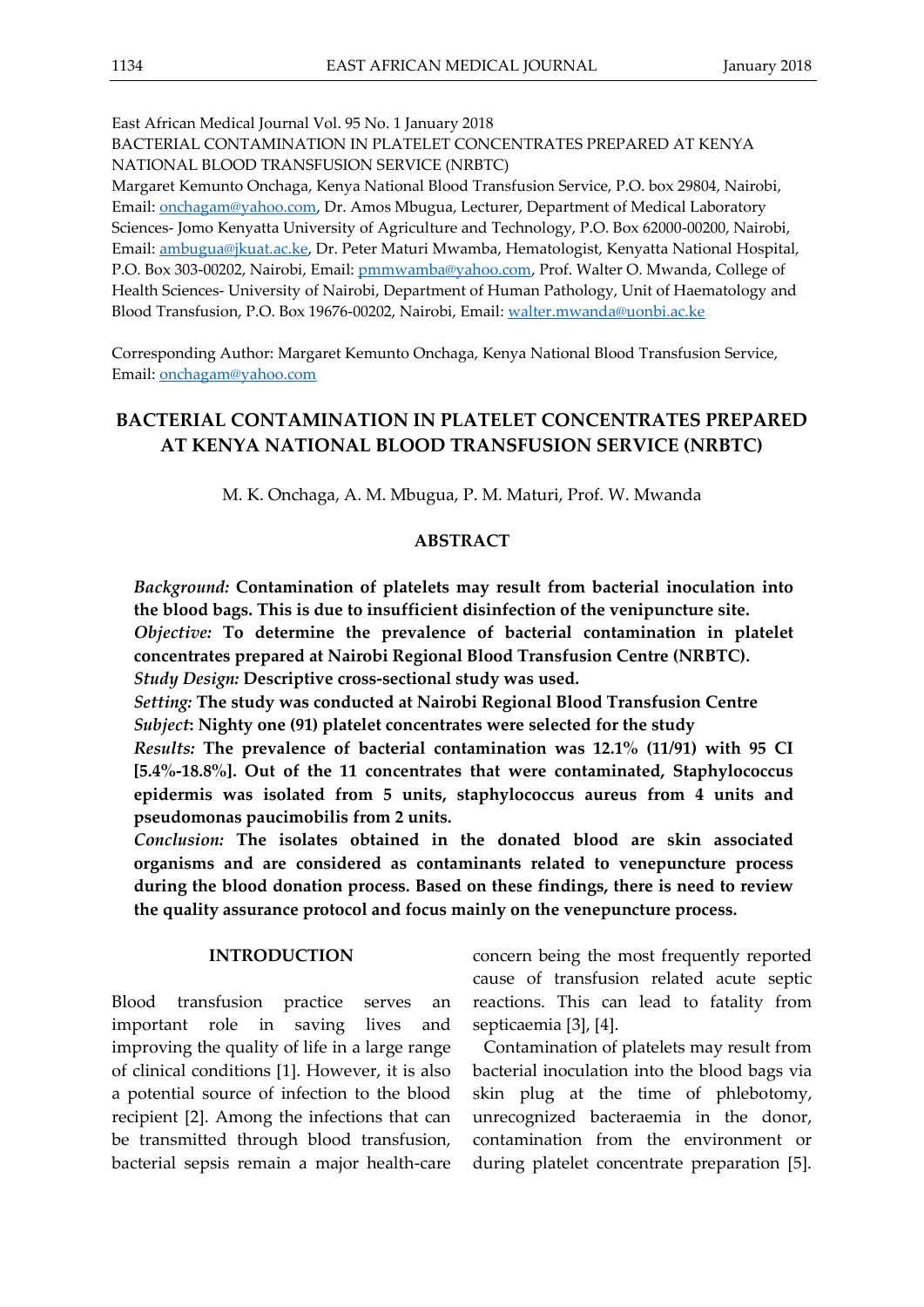Blood contamination will most commonly occur during blood collection because of insufficient disinfection of the venepuncture site [1]. Bacterial contamination of platelet components occurs because of the storage temperature for platelets (22° C) which may facilitate bacterial growth [6].

Multiple aerobic- culture surveillance studies have demonstrated that 1 in 1000 to 2000 platelet units are bacterially contaminated [1]. Bacterial infections are reported to occur in at least 1:75 000 platelet transfusions for cases where clinical reactions are apparent [7]. According to [6] transfusion-transmitted sepsis has been recognized and culture-confirmed in at least 1 of 100,000 recipients leading to immediate fatal outcome in 1 in 500,000 recipients.

The most predominant bacteria contaminants in septic episodes among of platelet component recipient secondary to transfusion are skin and gastrointestinal flora. These include Gram positive bacteria such as Bacillus species and staphylococcus aureus and gram negative bacteria such as Klebsiella pneumoniae, Escherichia coli, Yersinia enterocolitica, Pseudomonas fluorescens, and Pseudomonas aeruginosa [8]. Serious morbidity and mortality occurs most frequently with transfusion related gram-negative bacterial infection [5].

The AABB standards recommend a septic technique to be used during blood collection and an enclosed system during component preparation to ensure platelet concentrates prepared are free from bacterial contamination.

At the Kenya National Blood Transfusion Service (KNBTS), the platelet concentrates are prepared from random whole blood donors and platelet concentrates are separated from platelet rich plasma derived from these donors. The platelet concentrates are stored in the platelet agitator for a maximum of 5 days. Most of the concentrates are dispatched within the first two days after preparation. This study sought to determine the prevalence of bacterial contamination in platelet concentrates prepared and stored in Nairobi Regional Blood Transfusion Centre blood bank and identify the bacterial contaminants.

# **MATERIALS AND METHODS**

*Study design:* Descriptive cross-sectional study.

*Sampling method:* Systematic sampling of every 2nd sample of platelet concentrate prepared was picked. On average, 15 platelet concentrates are prepared per day at NRBTC and this is done three days in a week. Nighty one (91) platelet concentrates were selected for the study.

*Laboratory testing:* Isolation and identification was done following the standard operating protocol in the National Public Health Laboratories (NPHL) Microbiology department. The broths were incubated at 37°C up to 7 days before they were discarded. After overnight incubation, sterile loopfuls of broth were sub-cultured on to blood agar and MacConkey agar plates and incubated aerobically for 18-24 hours at 37°C. The identities of bacteria growing on the culture plates were determined by colonial morphology, Gram and spore stains; as well as standard biochemical tests *Data analysis:* Data analysed using STATA version 13. Descriptive statistics were used to summarize the data and pie chart plotted to show the distribution.

*Ethical approval:* ERC approval was sought and obtained from the KNH/UoN ERC

# **RESULTS**

All the 91 samples collected from the concentrates were assessed for bacterial contamination at day 1, day 3 and day 5. At day 1 and 3, all the samples were negative for bacterial culture test. At day 5, 11/91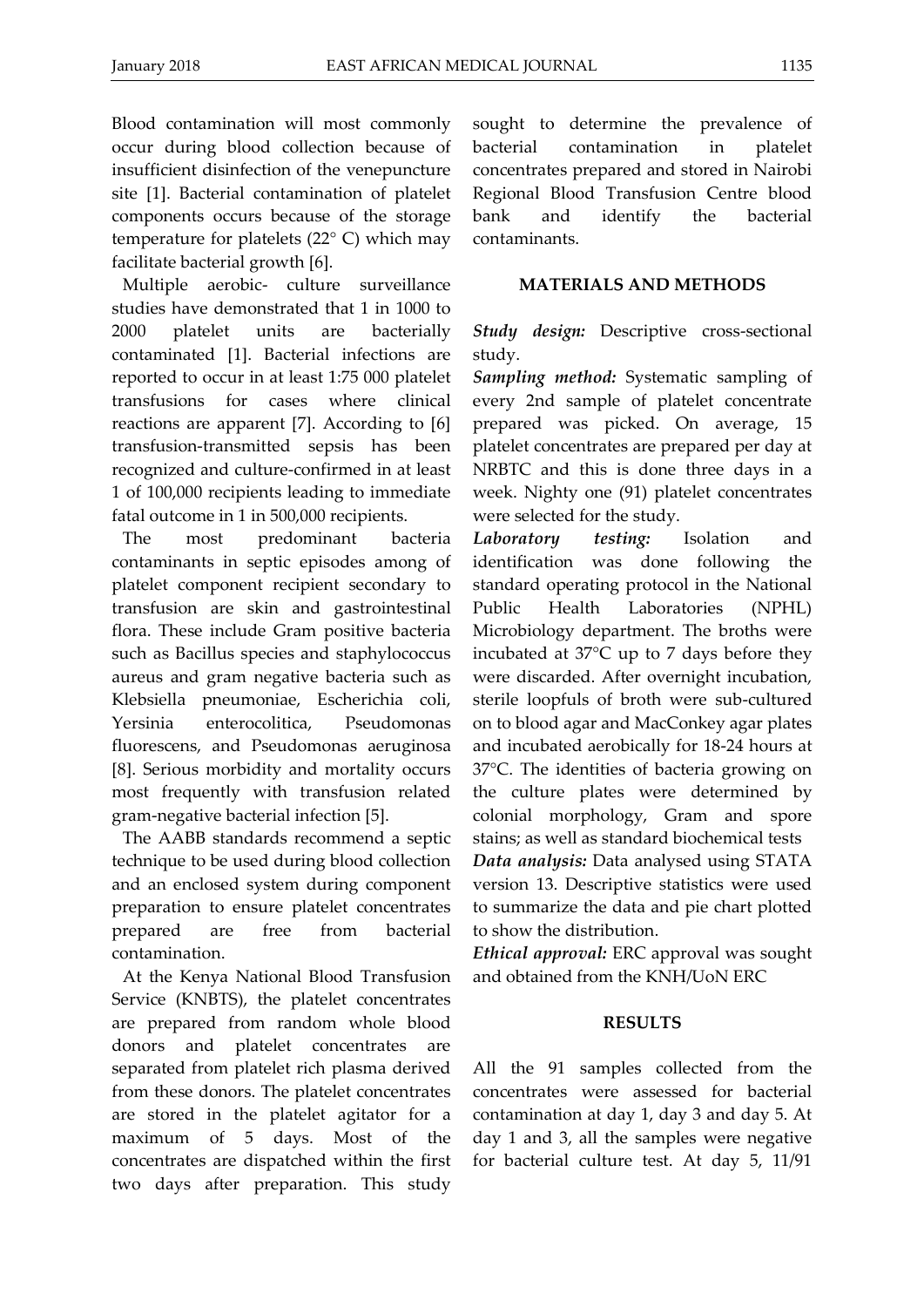(12.1%) samples tested positive for bacteria culture.



The bacterial contaminants isolated were identified as staphylococcus epidermidis, staphylococcus aureus pseudomonas

paucimobilis. Staphylococcus epidermidis was the most frequent contaminant as shown in Table 1 below;

**Table 1:**

| Distribution of bacterial isolates from contaminated platelet concentrates |
|----------------------------------------------------------------------------|
|----------------------------------------------------------------------------|

| <b>Bacterial isolate</b> | Frequency | <b>Proportion</b> $\left(\frac{0}{0}\right)$ |
|--------------------------|-----------|----------------------------------------------|
| Staphylococcus albus     | 5         | 45.5                                         |
| Staphylococcus aureus    |           | 36.4                                         |
| Pseudomonas paucimobils  |           | 18.1                                         |

# **DISCUSSION**

The aim of this study was to assess the prevalence of bacterial pathogens in prepared platelets at NRBTC-Kenya, we noted that there was low bacterial contamination in this centre, which was about 11(12.1%) and most of them were nonpathogenic bacteria. This finding is considered low compared to reports from other studies.

This study revealed the presence of Staphylococcus epidermidis, micrococci, and gram positive rods which was similarly to the work conducted in Ethiopia (15/120; 12.5%) but lower compared to the 16.5% (16/97) reported in a study done[2]. This

prevalence was higher compared to the findings reported by studies done[9], India[10] and Mexico[11] which reported a prevalence of 10.3% (4/39), 9% (9/100) and 0.5% (2/410) respectively. Hence proper blood donor skin disinfection has long been recognized as the definite way to reduce blood contamination [1].

In this study about 11 (12.1%) of platelet concentrate samples were found to have bacterial contamination of staphylococcus epidermidis, Staphylococcus aureus which is Gram positive cocci, and aerobic Gramnegative sphingomonas paucimobilis identified as Pseudomonas which is oxidase negative. All were blood stream associated with contamination intravenous. The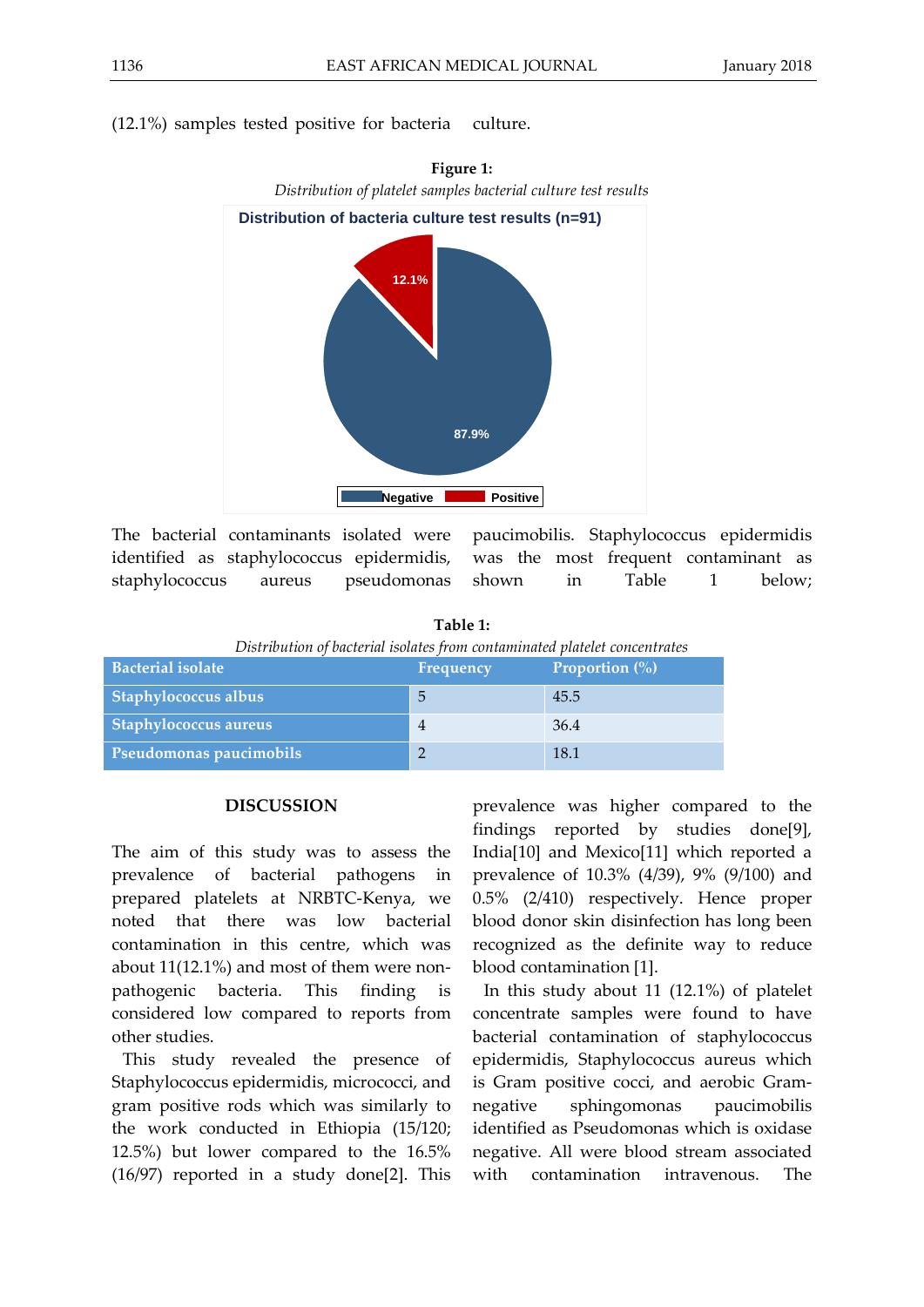isolates obtained in the prepared platelet concentrates are skin associated organisms and are considered as contaminants related to procedure during donor bleeding or taking sample for culture.

At NRBTC showed that a total of 91 units of platelet concentrate in GroupI, III, V had 5(5.5%) growth of staphylococcus aureus, Group II, IV had 4(4.4%) growth of staphylococcus epidermidis, Group VI has 2(2.2%) Pseudomonas paucimobilis total to 11 (12.1%) showed evidence of bacterial contamination, with occurrences of coagulase-negative Staphylococcus species and four instance of coagulase-negative Staphylococcus species plus Pseudomonas paucimobilis (the latter was considered a contaminant of the inoculation process during culture set-up). This study revealed the presence of Staphylococcus epidermidis, staphylococcus aureus and pseudomonas paucimobilis bacteria in contaminated platelet components at day 5 of storage. These bacteria isolates have been reported between day 1 and 5 from similar studies done in Ethiopia, Ghana and Zimbabwe. In addition to these bacteria, some of these studies have also reported presence of enteric bacteria such as E. coli and Pseudomonas aeruginosal[1], [2]. The isolates obtained in this study are skin associated organisms and are considered as contaminants related to phlebotomy or taking a sample for culture. It is therefore important to do proper blood donor skin disinfection as a first step in reducing blood contamination.

### **STUDY LIMITATION**

Inability to make a follow up for the recipients whether will develop any kind of septicaemia as result of transfusion of contaminated platelet concentrates.

### **CONCLUSION**

We concluded that the isolates obtained in the donated blood and prepared platelet concentrate are skin associated organisms and are considered as contaminants related to procedure used during donor bleeding. We recommended that there is a need for staffs who are involved in the blood collection and storage procedure to continue to adhere on their safety precautions, protocols/quality assurance especially during blood collection and any other procedures involving blood so as to reduce the risk of contaminating blood units during blood collection. From the study findings results shows that platelet concentrates should be issued within 3 days.

#### **REFERENCE**

- 1. Ismael A, Dagnew Z, Degu G (2014) Bacterial Contamination of Stored Blood Ready for Transfusion at a Referral Hospital in Ethiopia. J Clin Res Bioeth 5: 176.
- 2. Boye A, et al. (2016) "Bacterial Contamination of at-Point-of Transfusion Blood in a Tertiary Hospital in Ghana". EC Bacteriology and Virology 2.4:121-128.
- 3. Rahman A.B, Oladipo A.A, Babatunde W.O, Aramide B.A (2011) Bacterial contamination of blood and blood components in a tertiary hospital setting in Nigeria. Int J Infect Control 7:1 996-9783
- 4. Benjamin R.J (2016) Transfusion-related sepsis: a silent epidemic. Blood 127:380-381
- 5. Callum J.L, Pinkerton P.H, Lima A, Lin Y, Karkouti K, Lieberman L, et al. (2016) Chapter 5, A Guide to Transfusion Medicine, 4rd edition. Canada: Ontario Regional Blood Coordinating Network.
- 6. CDC (2013) Bacterial Contamination of Platelets
- 7. Fung MK, Downes KA, Shulman IA: Transfusion of platelets containing ABOincompatible Plasma. Arch Pathol lab Med 2007; 131: 909-915.
- 8. Mudassar M, transfusion-transmitted diseases Fellow, Department of Internal